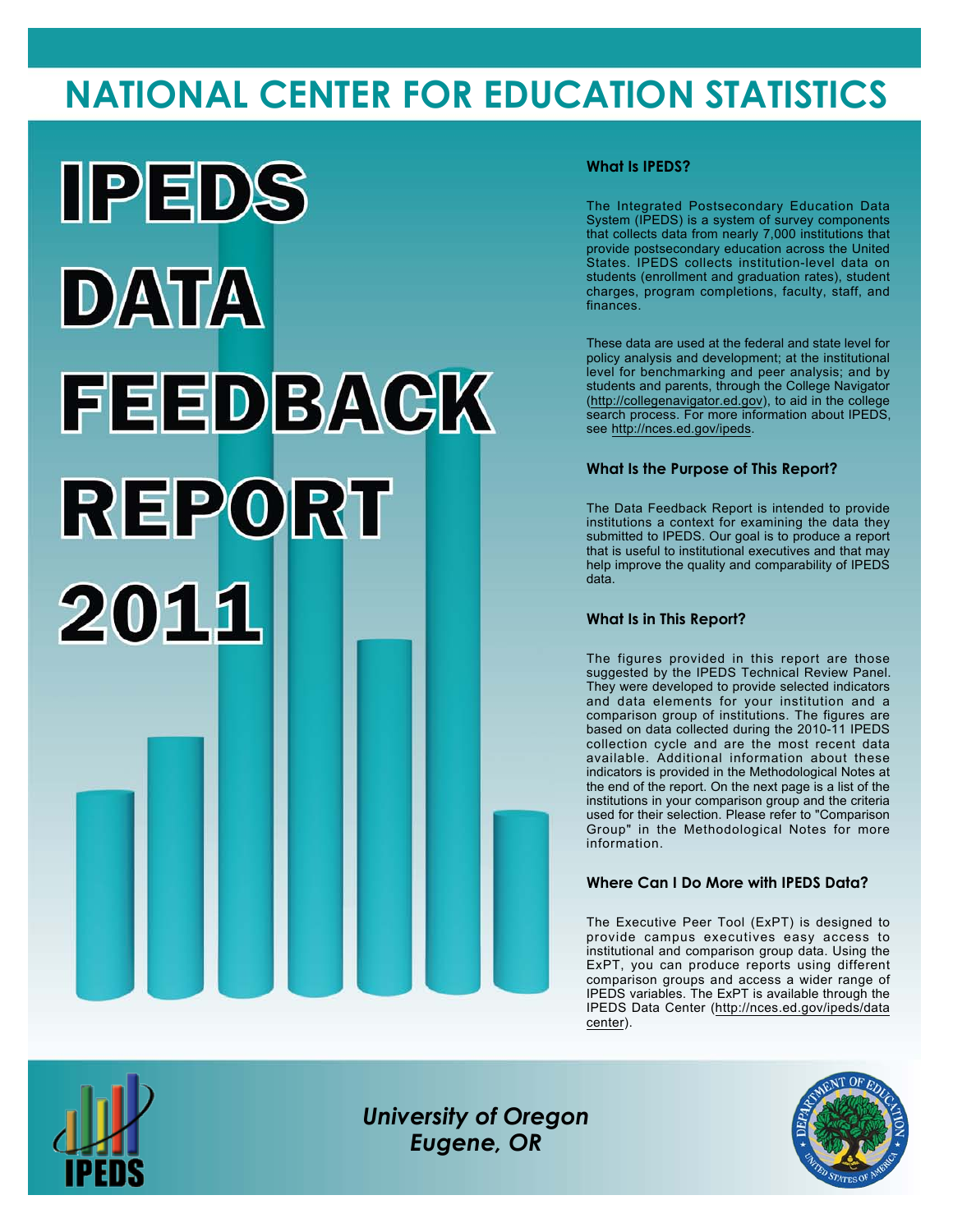## **COMPARISON GROUP**

Comparison group data are included to provide a context for interpreting your institution's statistics. If your institution did not define a Custom Comparison Group for this report by July 15, NCES selected a comparison group for you. (In this case, the characteristics used to define the comparison group appears below.) The Executive Peer Tool (ExPT)[\(http://nces.ed.gov/ipeds/datacenter/\)](http://nces.ed.gov/ipeds/datacenter/) can be used to reproduce the figures in this report using different peer groups.

The custom comparison group chosen by University of Oregon includes the following 8 institutions:

Indiana University-Bloomington (Bloomington, IN)

- University of California-Santa Barbara (Santa Barbara, CA)
- University of Colorado Boulder (Boulder, CO)

University of Iowa (Iowa City, IA)

- University of Michigan-Ann Arbor (Ann Arbor, MI)
- University of North Carolina at Chapel Hill (Chapel Hill, NC)
- University of Virginia-Main Campus (Charlottesville, VA)
- University of Washington-Seattle Campus (Seattle, WA)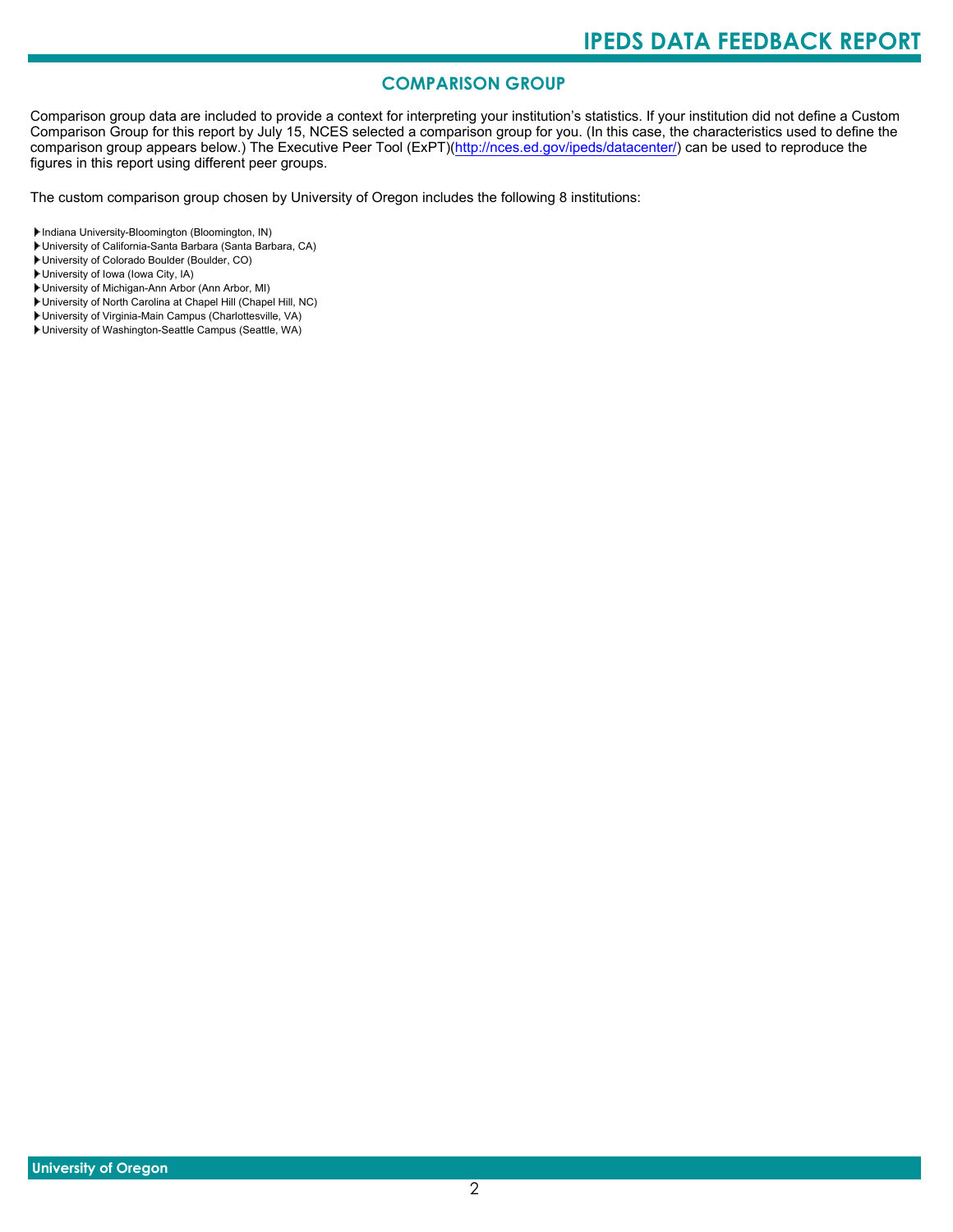#### **Figure 1. Percent of all students enrolled, by race/ethnicity and percent of students who are women: Fall 2010**



**NOTE: For this survey year, institutions were required to report race and ethnicity using the 1997 (new) Office of Management and Budget categories. For more information** about disaggregation of data by race and ethnicity, please see the Methodological Notes at the end of this report. Median values for the comparison group will not add to 100<br>percent. See "Use of Median Values for Compariso **institutions in the comparison group.**

**SOURCE: U.S. Department of Education, National Center for Education Statistics, Integrated Postsecondary Education Data System (IPEDS): Spring 2011, Fall Enrollment component.**

#### **Figure 2. Unduplicated 12-month headcount of all students and of undergraduate students (2009-10), total FTE enrollment (2009-10), and full- and part-time fall enrollment (Fall 2010)**



**NOTE: For details on calculating full-time equivalent (FTE) enrollment, see Calculating FTE in the Methodological Notes at the end of this report. Total headcount, FTE, and full- and part-time fall enrollment include both undergraduate and postbaccalaureate students, when applicable. N is the number of institutions in the comparison group.**

**SOURCE: U.S. Department of Education, National Center for Education Statistics, Integrated Postsecondary Education Data System (IPEDS): Fall 2010, 12-month Enrollment component and Spring 2011, Fall Enrollment component.**

#### **Figure 3. Number of degrees awarded, by level: 2009-10**



**NOTE: For additional information about postbaccalaureate degree levels, see the Methodology Notes. N is the number of institutions in the comparison group. SOURCE: U.S. Department of Education, National Center for Education Statistics, Integrated Postsecondary Education Data System (IPEDS): Fall 2010, Completions component.**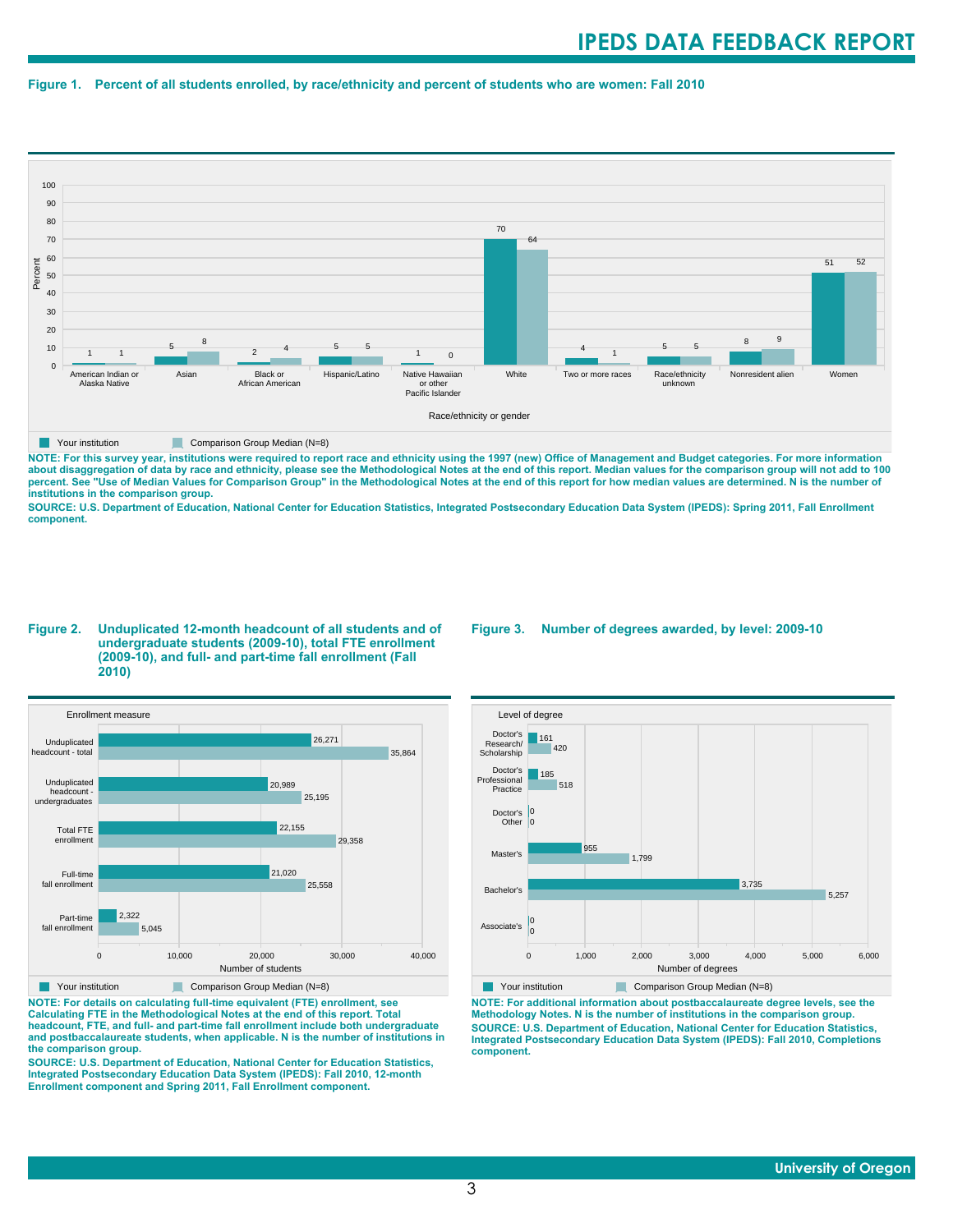**Figure 4. Academic year tuition and required fees for full-time, first-time, degree/certificate-seeking undergraduates: 2007-08--2010-11**



**NOTE: The tuition and required fees shown here are the lowest reported from the categories of in-district, in-state, and out-of-state. N is the number of institutions in the comparison group.**

**SOURCE: U.S. Department of Education, National Center for Education Statistics, Integrated Postsecondary Education Data System (IPEDS): Fall 2010, Institutional Characteristics component.**

**Figure 6. Percent of full-time, first-time degree/certificate-seeking undergraduate students who received grant or scholarship aid from the federal government, state/local government, or the institution, or loans, by type of aid: 2009-10**



**NOTE: Any grant aid above includes grant or scholarship aid from the federal government, state/local government, or the institution. Federal grants includes Pell grants and other federal grants. Any loans includes federal loans and other loans to students. For details on how students are counted for financial aid reporting, see Cohort Determination in the Methodological Notes at the end of this report. N is the number of institutions in the comparison group.**

**SOURCE: U.S. Department of Education, National Center for Education Statistics, Integrated Postsecondary Education Data System (IPEDS): Spring 2011, Student Financial Aid component.**





**NOTE: Average net price is for full-time, first-time, degree/certificate-seeking undergraduate students and is generated by subtracting the average amount of federal, state/local government, and institutional grant and scholarship aid from the total cost of attendance. For public institutions, this includes only students who paid the in-state or in-district tuition rate. Total cost of attendance is the sum of published tuition and required fees, books and supplies, and the weighted average room and board and other expenses. For more information, see the Methodological Notes at the end of this report. N is the number of institutions in the comparison group.**

**SOURCE: U.S. Department of Education, National Center for Education Statistics, Integrated Postsecondary Education Data System (IPEDS): Fall 2010, Institutional Characteristics component; Spring 2011, Student Financial Aid component.**





**Your institution Comparison Group Median** 

**NOTE: Any grant aid above includes grant or scholarship aid from the federal government, state/local government, or the institution. Federal grants includes Pell grants and other federal grants. Any loans includes federal loans and other loans to students. Average amounts of aid were calculated by dividing the total aid awarded by the total number of recipients in each institution. N is the number of institutions in the comparison group.**

**SOURCE: U.S. Department of Education, National Center for Education Statistics, Integrated Postsecondary Education Data System (IPEDS): Spring 2011, Student Financial Aid component.**

 **University of Oregon**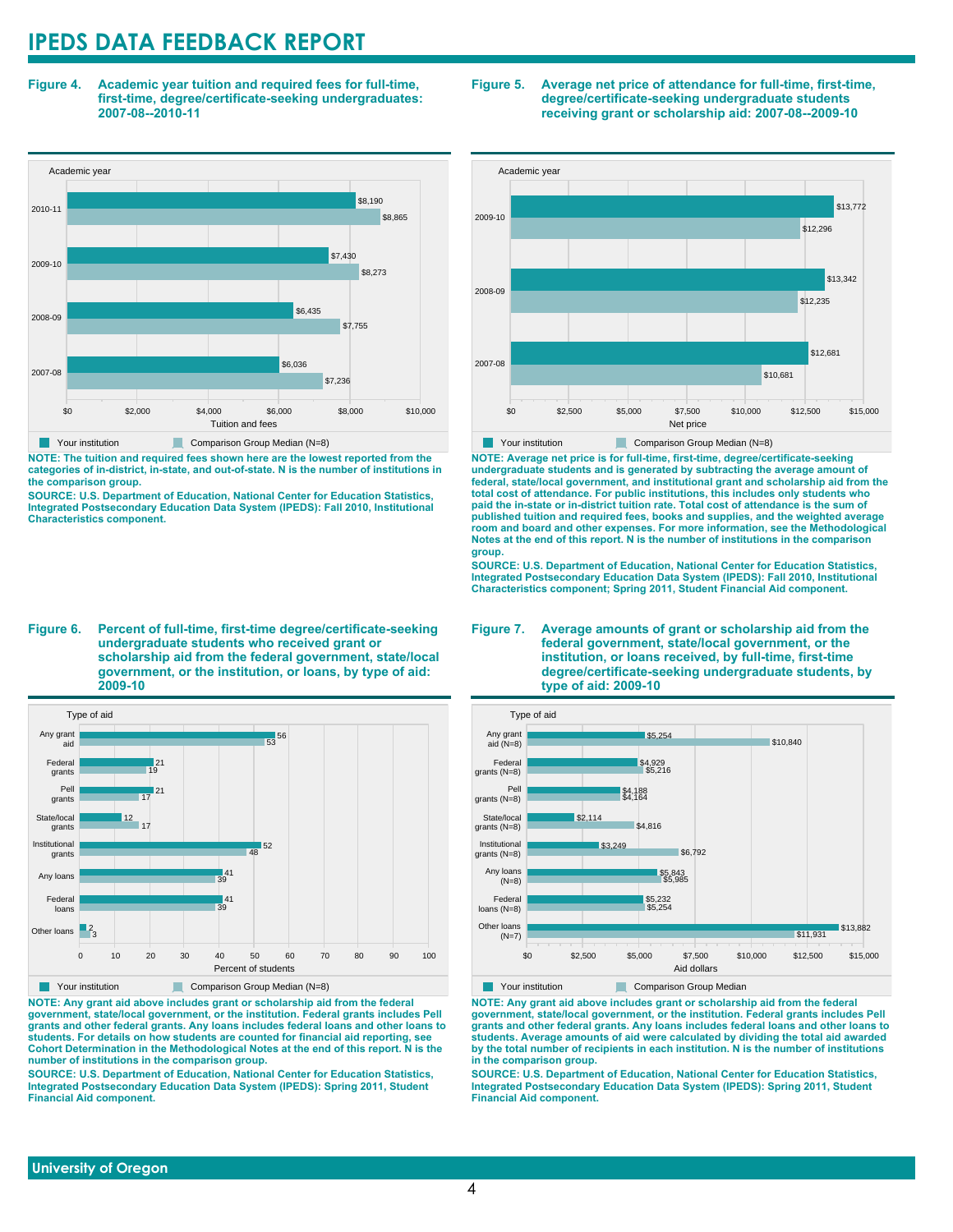#### **Figure 8. Percent of all undergraduates receiving aid by type of aid: 2009-10**

**Figure 9. Average amount of aid received by all undergraduates, by type of aid: 2009-10**



**NOTE: Any grant aid above includes grant or scholarship aid from the federal government, state/local government, the institution, or other sources. Federal loans includes only federal loans to students. N is the number of institutions in the**

**comparison group. SOURCE: U.S. Department of Education, National Center for Education Statistics, Integrated Postsecondary Education Data System (IPEDS): Spring 2011, Student Financial Aid component.**



**NOTE: Any grant aid above includes grant or scholarship aid from the federal government, state/local government, the institution, or other sources. Federal loans includes federal loans to students. Average amounts of aid were calculated by dividing the total aid awarded by the total number of recipients in each institution. N is the number of institutions in the comparison group.**

**SOURCE: U.S. Department of Education, National Center for Education Statistics, Integrated Postsecondary Education Data System (IPEDS): Spring 2011, Student Financial Aid component.**

#### **Figure 10. Graduation rate and transfer-out rate (2004 cohort); graduation rate cohort as a percent of total entering students and retention rates of first-time students (Fall 2010)**



**NOTE: Graduation rate cohort includes all full-time, first-time, degree/certificateseeking undergraduate students. Entering class includes all students coming to the institution for the first time. Only institutions with a mission to prepare students to transfer are required to report transfers out. Graduation and transfer-out rates are the Student Right-to-Know rates. Retention rates are measured from the fall of first enrollment to the following fall. 4-yr institutions report retention rates for students seeking a bachelor's degree. Median values for the comparison group will not add to 100 percent. N is the number of institutions in the comparison group.**

**SOURCE: U.S. Department of Education, National Center for Education Statistics, Integrated Postsecondary Education Data System (IPEDS): Spring 2011, Graduation Rates component and Fall Enrollment component.**

#### **Figure 11. Bachelor's degree graduation rates of full-time, first-time, degree/certificate-seeking undergraduates within 4 years, 6 years, and 8 years: 2002 cohort**



**NOTE: The 6-year graduation rate is the Student Right-to-Know (SRK) rate; the 4 and 8-year rates are calculated using the same methodology. For more information see the Methodological Notes at the end of the report. N is the number of institutions in the comparison group.**

**SOURCE: U.S. Department of Education, National Center for Education Statistics, Integrated Postsecondary Education Data System (IPEDS): Spring 2011, 200% Graduation Rates component.**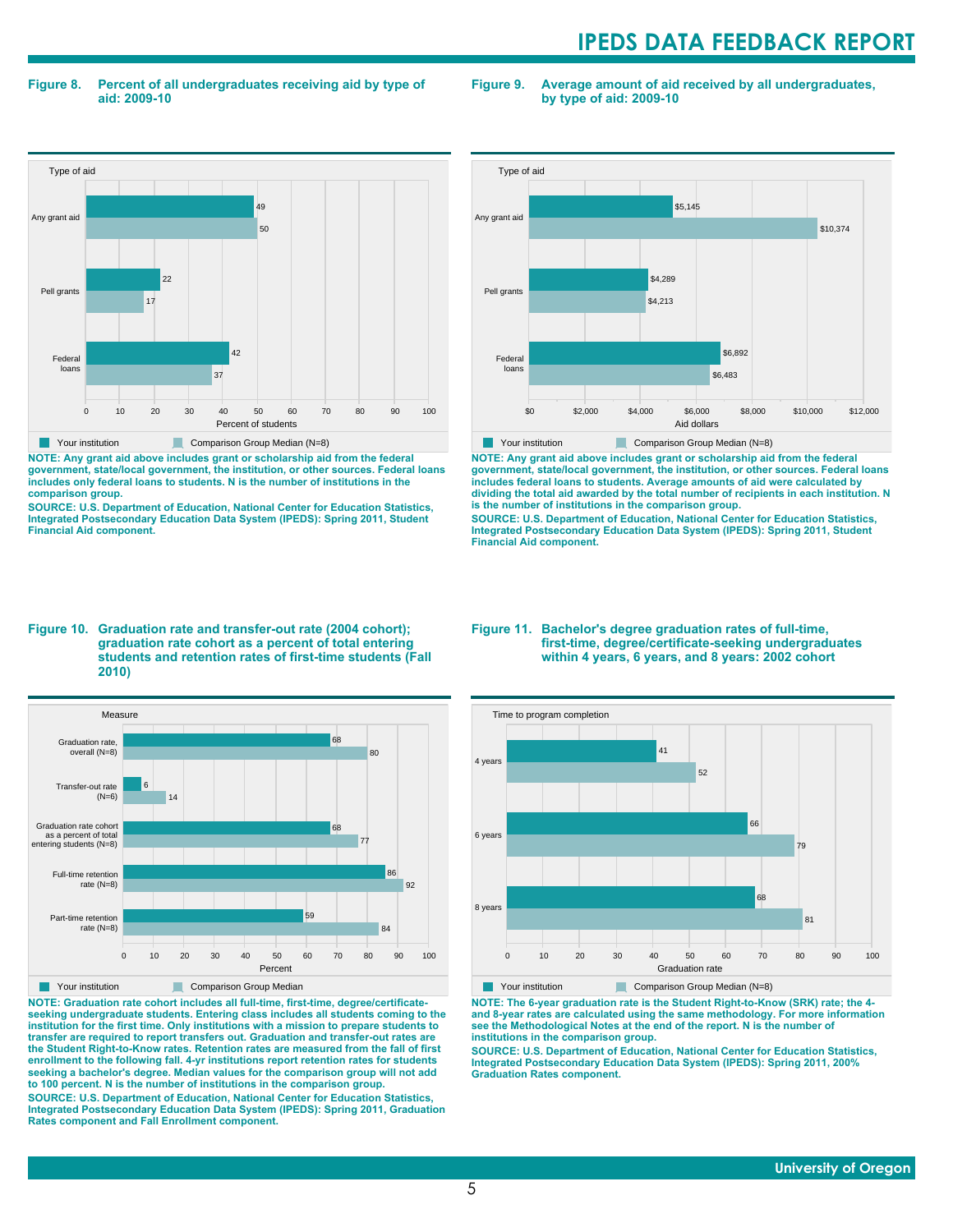#### **Figure 12. Full-time equivalent staff, by assigned position: Fall 2010**

#### **Staff category** 0 1,000 2,000 3,000 4,000 Number of staff Non-professional Other professional (support/service) Executive/ administrative/ managerial Instruction/ research/ public service 2,859 1,327 3,343 1,008 396 34 2,809 1,434 Your institution Comparison Group Median (N=8)

**NOTE: Graduate assistants are not included in this figure. For information on the calculation of FTE of staff, see the Methodological Notes. N is the number of institutions in the comparison group.**

**SOURCE: U.S. Department of Education, National Center for Education Statistics, Integrated Postsecondary Education Data System (IPEDS): Winter 2010-11, Human Resources component.**





**NOTE: Average full-time instructional staff salaries for 11/12-month contracts were equated to 9-month average salaries by multiplying the 11/12-month salary by .8182. Salaries based on less than 9-month contracts are not included. Medical school salaries are not included. N is the number of institutions in the comparison group. SOURCE: U.S. Department of Education, National Center for Education Statistics, Integrated Postsecondary Education Data System (IPEDS): Winter 2010-11, Human Resources component.**

#### **Figure 14. Percent distribution of core revenues, by source: Fiscal year 2010**



**NOTE: The comparison group median is based on those members of the comparison group that report finance data using the same accounting standards as the comparison institution. For a detailed definition of core revenues, see the Methodological Notes. N is the number of institutions in the comparison group. SOURCE: U.S. Department of Education, National Center for Education Statistics, Integrated Postsecondary Education Data System (IPEDS): Spring 2011, Finance component.**

#### **Figure 15. Core expenses per FTE enrollment, by function: Fiscal year 2010**



Your institution Comparison Group Median (N=8)

**NOTE: The comparison group median is based on those members of the comparison group that report finance data using the same accounting standards as the comparison institution. Expenses per full-time equivalent (FTE) enrollment, particularly instruction, may be inflated because finance data includes all core expenses while FTE reflects credit activity only. For details on calculating FTE enrollment and a detailed definition of core expenses, see the Methodological Notes. N is the number of institutions in the comparison group. SOURCE: U.S. Department of Education, National Center for Education Statistics, Integrated Postsecondary Education Data System (IPEDS): Fall 2010, 12-month Enrollment component and Spring 2011, Finance component.**

#### **University of Oregon**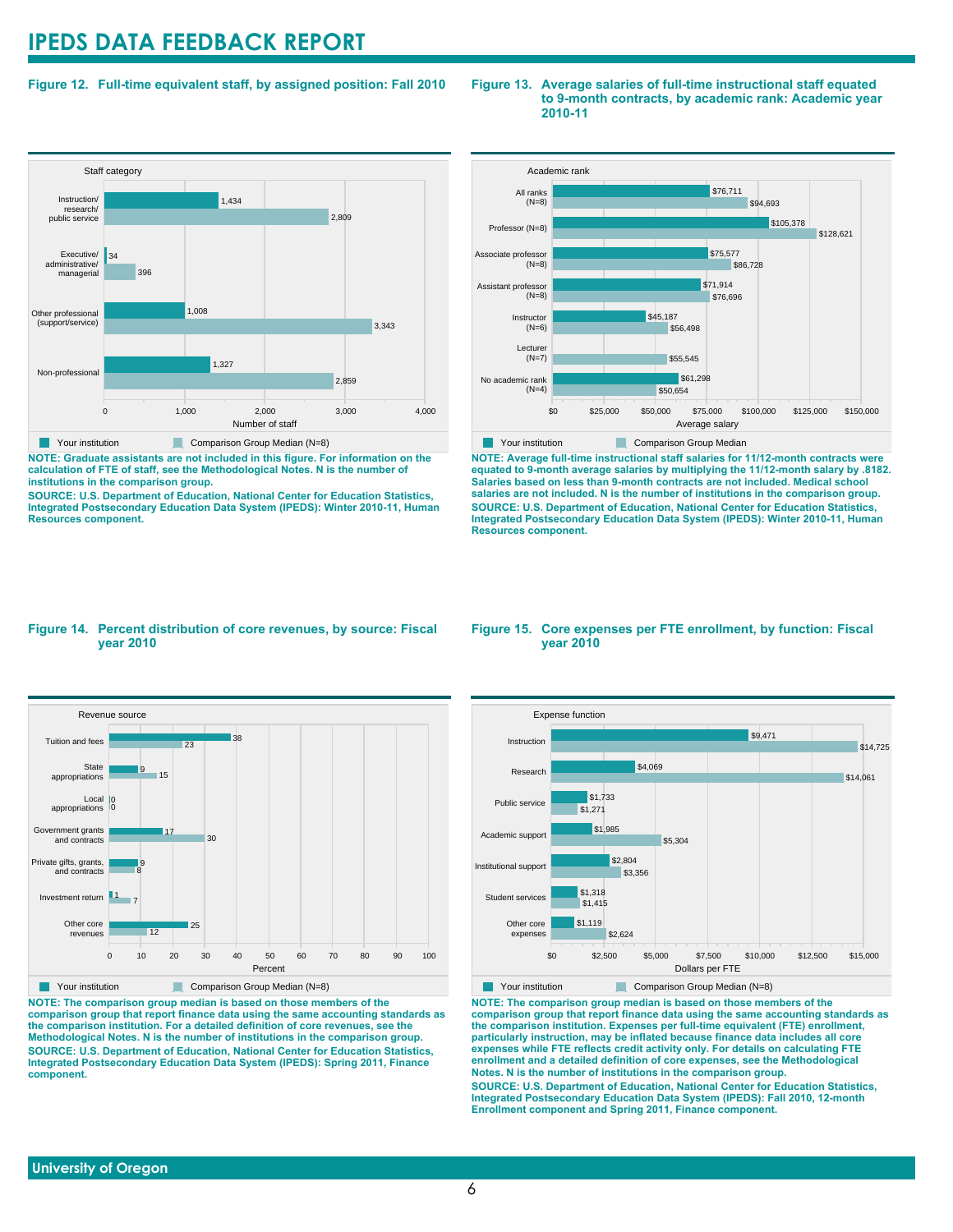### **METHODOLOGICAL NOTES**

#### **Overview**

This report is based on data supplied by institutions to IPEDS during the 2010-11 survey year. Response rates exceeded 99 percent for most surveys. Detailed response tables are included in IPEDS First Look reports, which can be found at [http://nces.ed.gov/pubsearch/getpubcats.asp?sid=010.](http://nces.ed.gov/pubsearch/getpubcats.asp?sid=010)

#### **Use of Median Values for Comparison Group**

The value for the comparison institution is compared to the median value for the comparison group for each statistic included in the figure. If more than one statistic is presented in a figure, the median values are determined separately for each indicator or statistic. Medians are not reported for comparison groups with less than three values. Where percentage distributions are presented, median values may not add to 100 percent. Through the ExPT, users have access to all of the data used to create the figures included in this report.

#### **Missing Statistics**

If a statistic is not reported for your institution, the omission indicates that the statistic is not relevant to your institution and the data were not collected. As such, not all notes listed below may be applicable to your report.

#### **Use of Imputed Data**

All IPEDS data are subject to imputation for total (institutional) and partial (item) nonresponse. If necessary, imputed values were used to prepare your report.

#### **Data Confidentiality**

IPEDS data are not collected under a pledge of confidentiality.

#### **Disaggregation of Data by Race/Ethnicity**

When applicable, some statistics are disaggregated by race/ethnicity. Data disaggregated by race/ethnicity have been reported using the 1997 (new) Office of Management and Budget categories. Detailed information about the recent race/ethnicity changes can be found at <http://nces.ed.gov/ipeds/reic/resource.asp>.

#### **Postbaccalaureate Degree Categories**

The use of new postbaccalaureate degree categories was mandatory in the 2010-11 collection year. These categories are: doctor's degreeresearch/scholarship, doctor's degree-professional practice, and doctor's degree-other. (The first-professional degree and certificate categories and the single doctor's degree category have been eliminated.)

#### **Cohort Determination for Reporting Student Financial Aid and Graduation Rates**

Student cohorts for reporting Student Financial Aid and Graduation Rates data are based on the reporting type of the institution. For institutions that report based on an academic year (those operating on standard academic terms), student counts and cohorts are based on fall term data. Student counts and cohorts for program reporters (those that do not operate on standard academic terms) are based on unduplicated counts of students enrolled during a full 12-month period.

#### **Description of Statistics Used in the Figures**

#### *Average Institutional Net Price*

Average net price is calculated for full-time, first-time degree/certificateseeking undergraduates who were awarded grant or scholarship aid from the federal government, state/local government, or the institution anytime during the full aid year. For public institutions, this includes only students who paid the in-state or in-district tuition rate. Other sources of grant aid are excluded. Average net price is generated by subtracting the average amount of federal, state/local government, and institutional grant and scholarship aid from the total cost of attendance. Total cost of attendance is the sum of published tuition and required fees, books and supplies, and the weighted average room and board and other expenses.

For the purpose of the IPEDS reporting, aid received refers to financial aid that was awarded to, and accepted by, a student. This amount may differ from the aid amount that is disbursed to a student.

#### *Core Expenses*

Core expenses include expenses for instruction, research, public service, academic support, institutional support, student services, scholarships and fellowships (reported under FASB standards as net grant aid to students), and other expenses. Expenses for operation and maintenance of plant, depreciation, and interest are allocated to each of the other functions. Core expenses exclude expenses for auxiliary enterprises (e.g., bookstores, dormitories), hospitals, and independent operations.

#### *Core Revenues*

Core revenues for public institutions reporting under GASB standards include tuition and fees; government appropriations (federal, state, and local); government grants and contracts; private gifts, grants, and contracts; sales and services of educational activities; investment income; other operating and non-operating sources; and other revenues and additions (capital appropriations and grants and additions to permanent endowments). Core revenues for private, not-for-profit institutions (and a small number of public institutions) reporting under FASB include tuition and fees; government appropriations (federal, state, and local); government grants and contracts; private gifts, grants, and contracts (including contributions from affiliated entities); investment return; sales and services of educational activities; and other sources. Core revenues for private, for-profit institutions reporting under FASB standards include tuition and fees; government appropriations (federal, state, and local); government grants and contracts; private grants and contracts; net investment income; sales and services of educational activities; and other sources. In general, core revenues exclude revenues from auxiliary enterprises (e.g., bookstores, dormitories), hospitals, and independent operations.